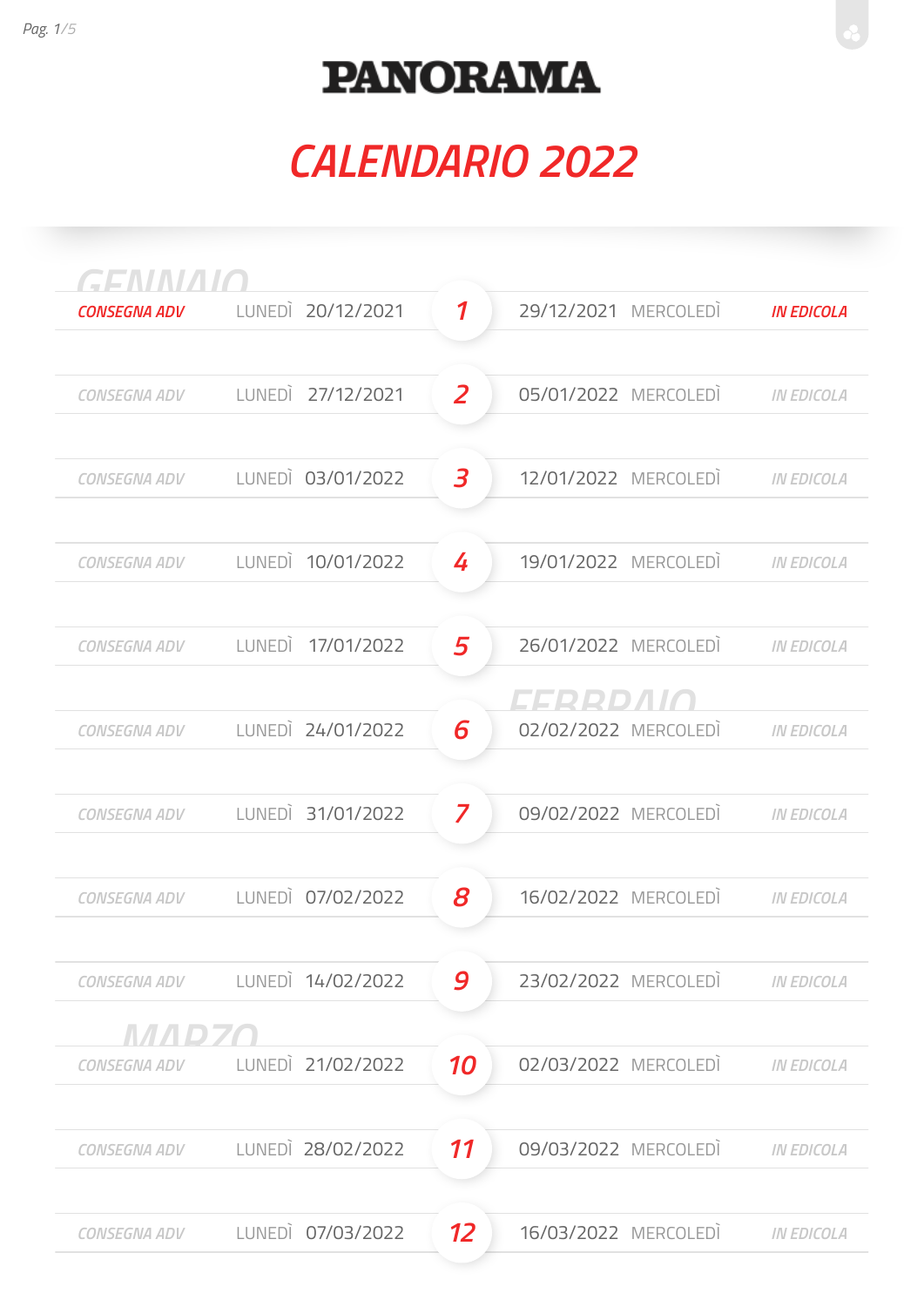| <b>CONSEGNA ADV</b> | LUNEDI 14/03/2022 | 13 | 23/03/2022 MERCOLEDI | <b>IN EDICOLA</b> |
|---------------------|-------------------|----|----------------------|-------------------|
|                     |                   |    |                      |                   |
| <b>CONSEGNA ADV</b> | LUNEDI 21/03/2022 | 14 | 30/03/2022 MERCOLEDI | <b>IN EDICOLA</b> |
|                     |                   |    | <i>ALDIDIHE</i>      |                   |
| <b>CONSEGNA ADV</b> | LUNEDI 28/03/2022 | 15 | 06/04/2022 MERCOLEDI | <b>IN EDICOLA</b> |
|                     |                   |    |                      |                   |
| <b>CONSEGNA ADV</b> | LUNEDI 04/04/2022 | 16 | 13/04/2022 MERCOLEDI | <b>IN EDICOLA</b> |
|                     |                   |    |                      |                   |
| <b>CONSEGNA ADV</b> | LUNEDI 11/04/2022 | 17 | 20/04/2022 MERCOLEDI | <b>IN EDICOLA</b> |
|                     |                   |    |                      |                   |
| CONSEGNA ADV        | LUNEDI 18/04/2022 | 18 | 27/04/2022 MERCOLEDI | <b>IN EDICOLA</b> |
|                     | MAGGH             |    |                      |                   |
| CONSEGNA ADV        | LUNEDI 25/04/2022 | 19 | 04/05/2022 MERCOLEDI | <b>IN EDICOLA</b> |
|                     |                   |    |                      |                   |
| <b>CONSEGNA ADV</b> | LUNEDI 02/05/2022 | 20 | 11/05/2022 MERCOLEDI | <b>IN EDICOLA</b> |
|                     |                   |    |                      |                   |
| CONSEGNA ADV        | LUNEDI 09/05/2022 | 21 | 18/05/2022 MERCOLEDI | <b>IN EDICOLA</b> |
|                     |                   |    |                      |                   |
| <b>CONSEGNA ADV</b> | LUNEDI 16/05/2022 | 22 | 25/05/2022 MERCOLEDI | <b>IN EDICOLA</b> |
|                     |                   |    | GILIGNO              |                   |
| <b>CONSEGNA ADV</b> | LUNEDI 23/05/2022 | 23 | 01/06/2022 MERCOLEDI | <b>IN EDICOLA</b> |
|                     |                   |    |                      |                   |
| <b>CONSEGNA ADV</b> | LUNEDI 30/05/2022 | 24 | 08/06/2022 MERCOLEDI | <b>IN EDICOLA</b> |
|                     |                   |    |                      |                   |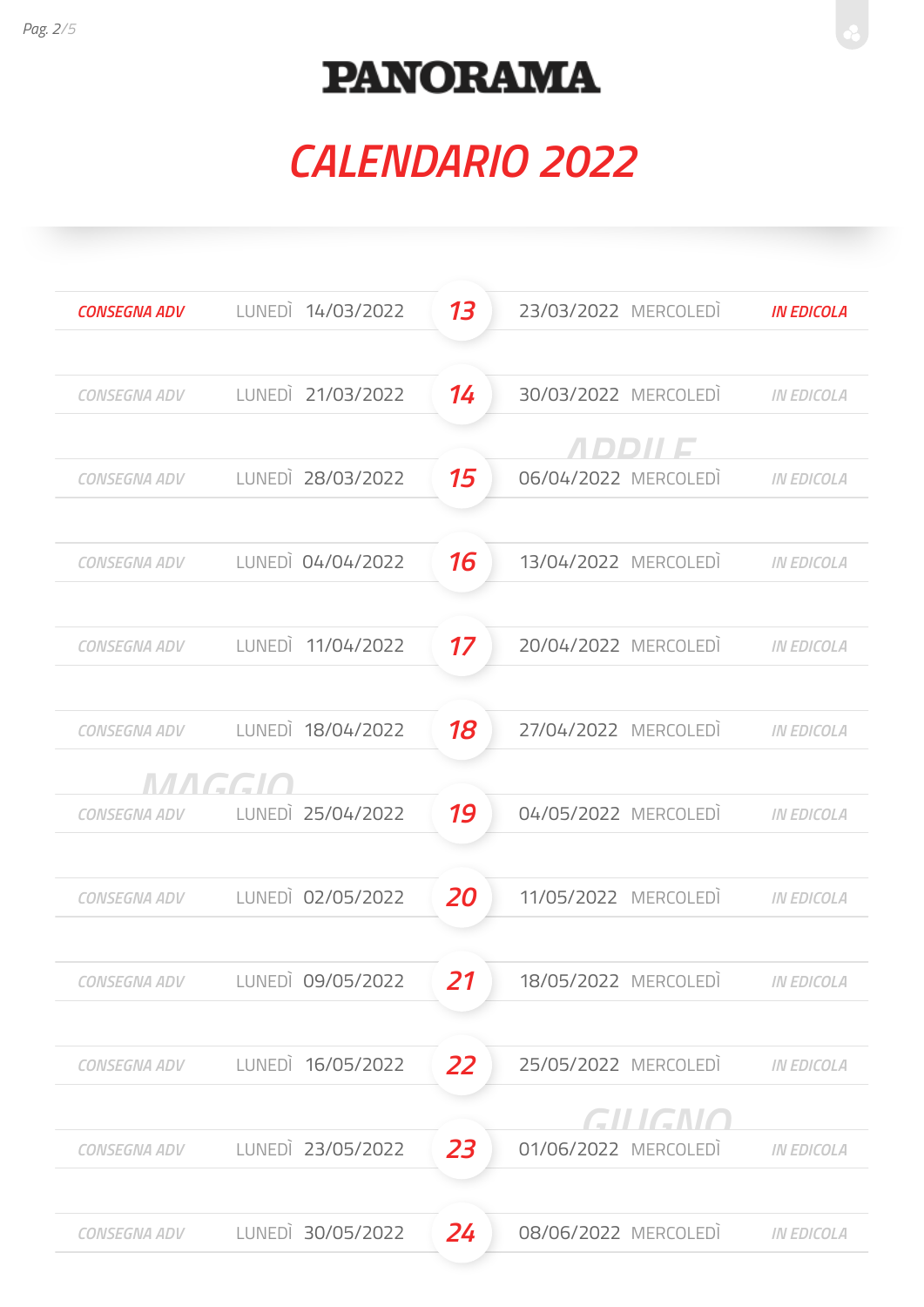| LUNEDI 06/06/2022    | 25      | 15/06/2022 MERCOLEDI | <b>IN EDICOLA</b> |
|----------------------|---------|----------------------|-------------------|
|                      |         |                      |                   |
| LUNEDI 13/06/2022    | 26      | 22/06/2022 MERCOLEDI | <b>IN EDICOLA</b> |
|                      |         |                      |                   |
| LUNEDI 20/06/2022    | 27      | 29/06/2022 MERCOLEDI | <b>IN EDICOLA</b> |
|                      |         |                      |                   |
| LUNEDI 27/06/2022    | 28      | 06/07/2022 MERCOLEDI | <b>IN EDICOLA</b> |
|                      |         |                      |                   |
| LUNEDI 04/07/2022    | 29      | 13/07/2022 MERCOLEDI | <b>IN EDICOLA</b> |
|                      |         |                      |                   |
| 11/07/2022<br>LUNEDI | 30      | 20/07/2022 MERCOLEDI | <b>IN EDICOLA</b> |
|                      |         |                      |                   |
| LUNEDI 18/07/2022    | 31      | 27/07/2022 MERCOLEDI | <b>IN EDICOLA</b> |
|                      |         | $\sqrt{11}$          |                   |
| LUNEDI 25/07/2022    | 32      | 03/08/2022 MERCOLEDI | <b>IN EDICOLA</b> |
|                      |         |                      |                   |
| LUNEDI 01/08/2022    | 33      | 10/08/2022 MERCOLEDI | <b>IN EDICOLA</b> |
|                      |         |                      |                   |
| LUNEDI 01/08/2022    | 34      | 17/08/2022 MERCOLEDI | <b>IN EDICOLA</b> |
|                      |         |                      |                   |
| LUNEDI 01/08/2022    | 35      | 24/08/2022 MERCOLEDI | <b>IN EDICOLA</b> |
|                      |         |                      |                   |
| LUNEDI 01/08/2022    | 36      | 31/08/2022 MERCOLEDI | <b>IN EDICOLA</b> |
|                      | l HGLIC |                      | EACI              |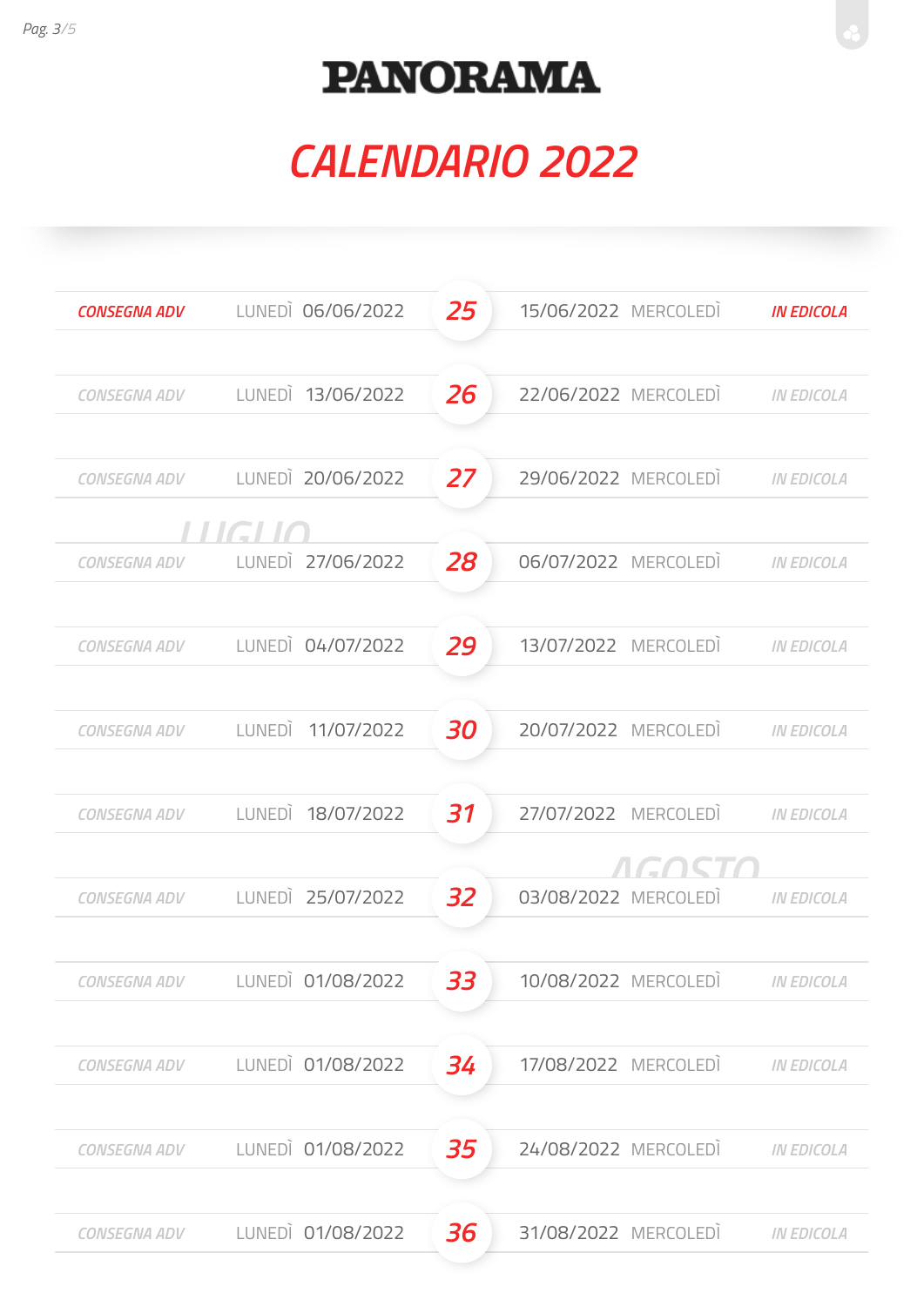|                     | SETTEMRDE         |    |                                           |
|---------------------|-------------------|----|-------------------------------------------|
| <b>CONSEGNA ADV</b> | LUNEDI 29/08/2022 | 37 | 07/09/2022 MERCOLEDI<br><b>IN EDICOLA</b> |
|                     |                   |    |                                           |
| <b>CONSEGNA ADV</b> | LUNEDI 05/09/2022 | 38 | 14/09/2022 MERCOLEDI<br><b>IN EDICOLA</b> |
|                     |                   |    |                                           |
| <b>CONSEGNA ADV</b> | LUNEDI 12/09/2022 | 39 | 21/09/2022 MERCOLEDI<br><b>IN EDICOLA</b> |
|                     |                   |    |                                           |
| <b>CONSEGNA ADV</b> | LUNEDI 19/09/2022 | 40 | 28/09/2022 MERCOLEDI<br><b>IN EDICOLA</b> |
|                     |                   |    | THAIPIDI T                                |
| <b>CONSEGNA ADV</b> | LUNEDI 26/09/2022 | 41 | 05/10/2022 MERCOLEDI<br><b>IN EDICOLA</b> |
|                     |                   |    |                                           |
| <b>CONSEGNA ADV</b> | LUNEDI 03/10/2022 | 42 | 12/10/2022 MERCOLEDI<br><b>IN EDICOLA</b> |
|                     |                   |    |                                           |
| <b>CONSEGNA ADV</b> | LUNEDI 10/10/2022 | 43 | 19/10/2022 MERCOLEDI<br><b>IN EDICOLA</b> |
|                     |                   |    |                                           |
| CONSEGNA ADV        | LUNEDI 17/10/2022 | 44 | 26/10/2022 MERCOLEDI<br><b>IN EDICOLA</b> |
|                     | -----------       |    |                                           |
| <b>CONSEGNA ADV</b> | LUNEDI 24/10/2022 | 45 | 02/11/2022 MERCOLEDI<br><b>IN EDICOLA</b> |
|                     |                   |    |                                           |
| <b>CONSEGNA ADV</b> | LUNEDI 31/10/2022 | 46 | 09/11/2022 MERCOLEDI<br><b>IN EDICOLA</b> |
|                     |                   |    |                                           |
| <b>CONSEGNA ADV</b> | LUNEDI 07/11/2022 | 47 | 16/11/2022 MERCOLEDI<br><b>IN EDICOLA</b> |
|                     |                   |    |                                           |
| <b>CONSEGNA ADV</b> | LUNEDI 14/11/2022 | 48 | 23/11/2022 MERCOLEDI<br><b>IN EDICOLA</b> |